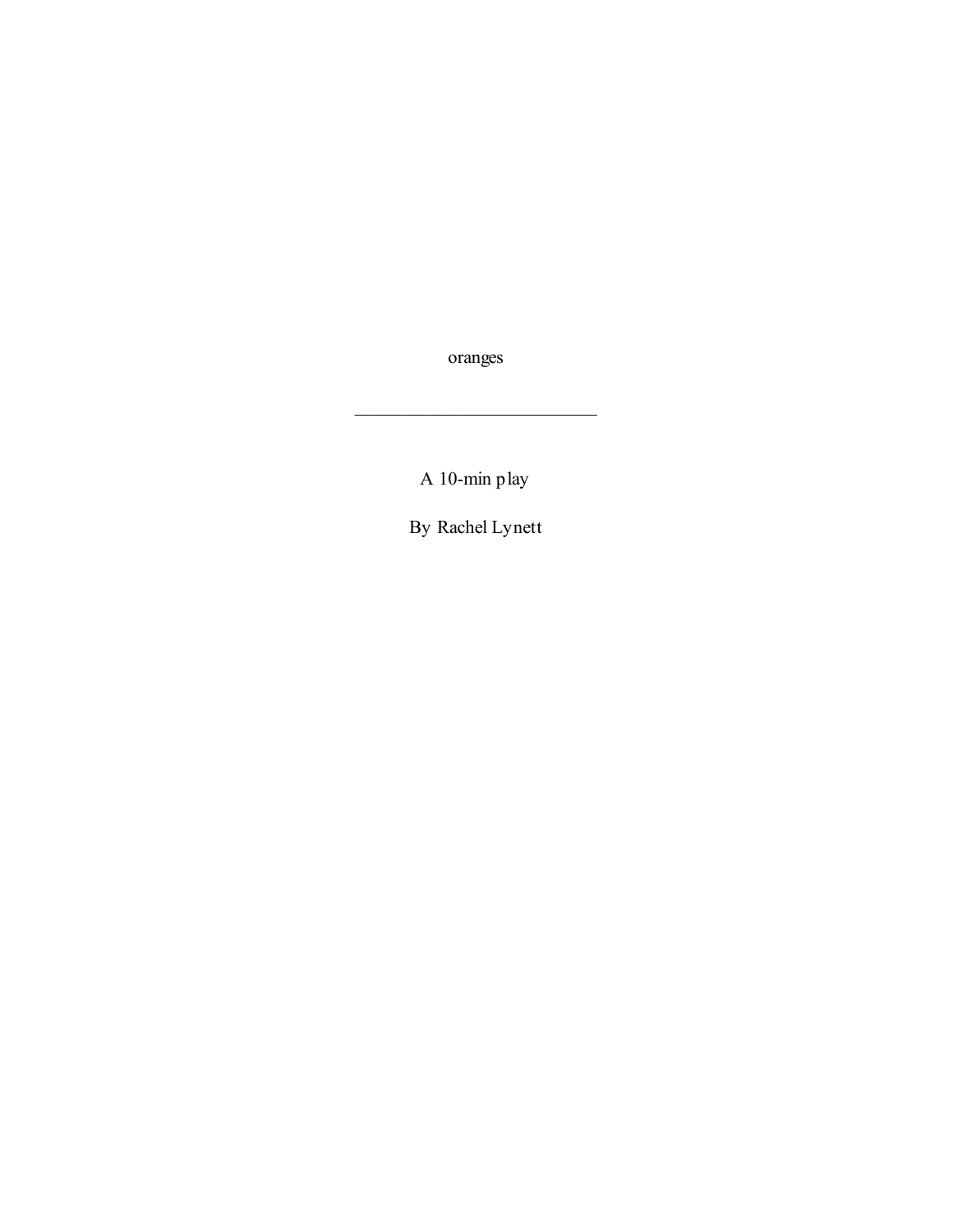#### CAST OF CHARACTERS (2 humans)

JACKS, 30s, any race, any gender, high school teacher MICKEY, 30s, any race, any gender, chef

\*JACKS and MICKEY must be the same gender

#### SETTINGS

Time and place aren't set. It's not the end of the world but it's the end of an era. The literal place is the rooftop of high school gym building. And I guess the time could best be described as "the future." This could be six months from now, or maybe a 1000 years.

#### PRODUCTION NOTES

#### Moment v Shift

I have a hard time with the word "beat." For me, moment is a break in the dialogue, a chance for the characters to reassess. Shift is a sharp turn. It's not a pause. It's a sudden shift. Moment is passive whereas shift is active.

#### Missing periods

The missing periods are on purpose. If  $-$  shows up, a different actor is cutting the speaking person off but if there's a missing period, the actor cuts themselves off. A shift mid-dialogue, a trailed off thought.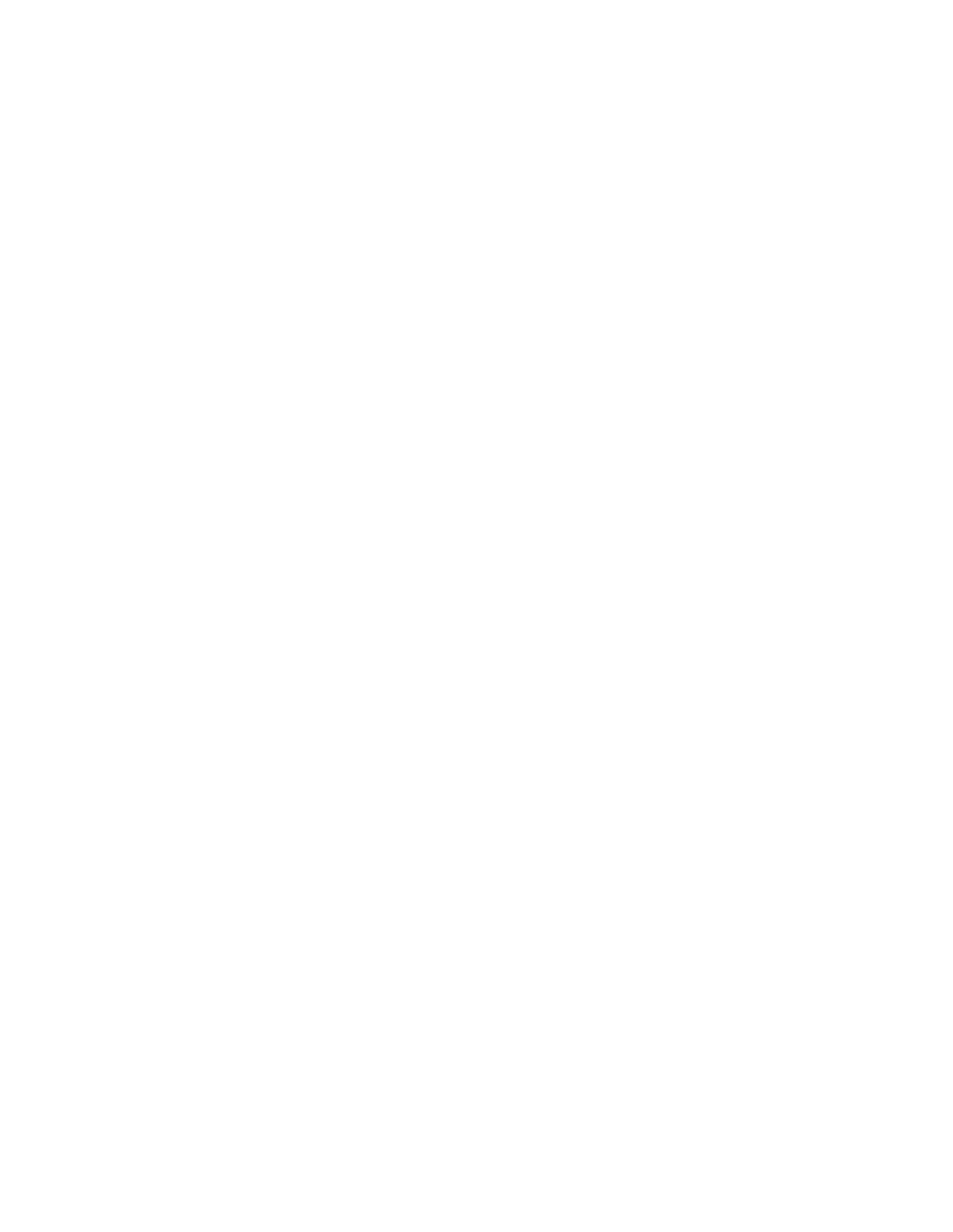#### SCENE 1

It's sunset, sort of. It's not clear if the sun is exploding or just falling but the pink and red lights are vibrant, everywhere.

There's a sound of distant explosions. Maybe the city is on fire. Maybe the city is celebrating. An end is coming but what end we don't know.

JACKS sits on the rooftop, scribbling notes into a journal with a pencil. A beat before MICKEY enters holding a bottle of red wine and a bottle of champagne.

(JACKS and MICKEY's pronouns are written as she/her but they can be played by any gender. Please change the pronouns as necessary.)

#### **MICKEY**

Malbec or Perrier?

#### JACKS

You brought sparkling water to the apocalypse?

#### **MICKEY**

It's not the apocalypse. Don't be so dramatic. And no it's Perrier-Jout. I think it's fancy. Everyone else went straight for the Dom and this was all that was left.

#### JACKS

Malbec sounds great.

MICKEY starts to open the bottle of wine with a screwdriver.

## **MICKEY**

All the wine openers were taken and I didn't feel like stopping by the How are you doing?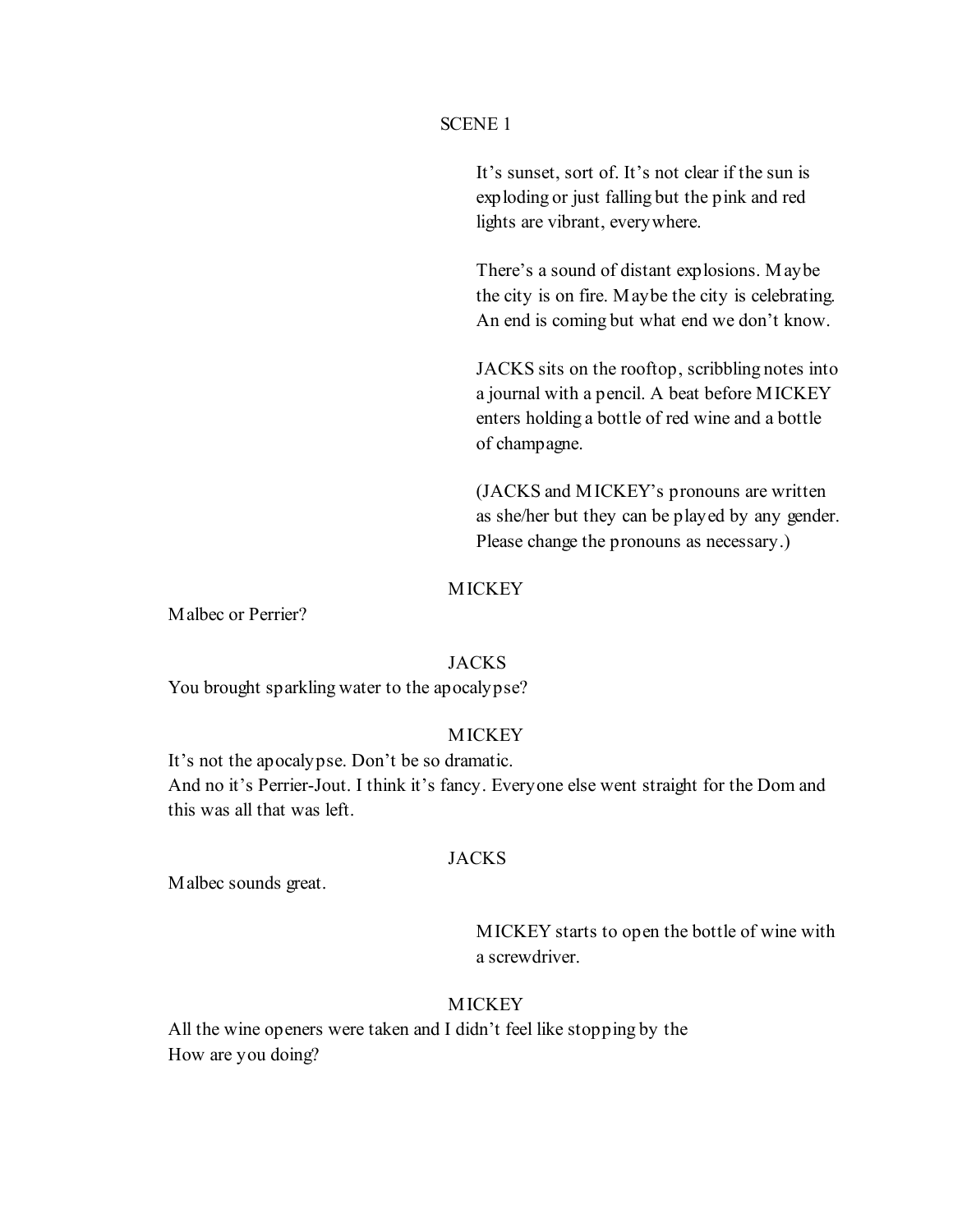I've been worse I think.

# **MICKEY**

Yeah. When?

# JACKS

Remember that one time your mom told me that I smelled like a crack den?

# **MICKEY**

Like she would know.

# **JACKS**

That felt worse.

MICKEY gets the wine bottle open and drinks directly from it.

# **MICKEY**

I think some cork got in there.

MICKEY hands the bottle to JACKS who also drinks directly from it. They continue to pass it back and forth.

# JACKS

I feel like this is the time we talk about everything major you know? But like what's major right now?

# **MICKEY**

Um, not having a president seems pretty major.

# JACKS

But is it? Half the population is boarding ships to Mars right now. With a new elected leader. Like is not having a president that big of a deal when everyone is leaving anyway?

# **MICKEY**

An elected council.

# JACKS

What?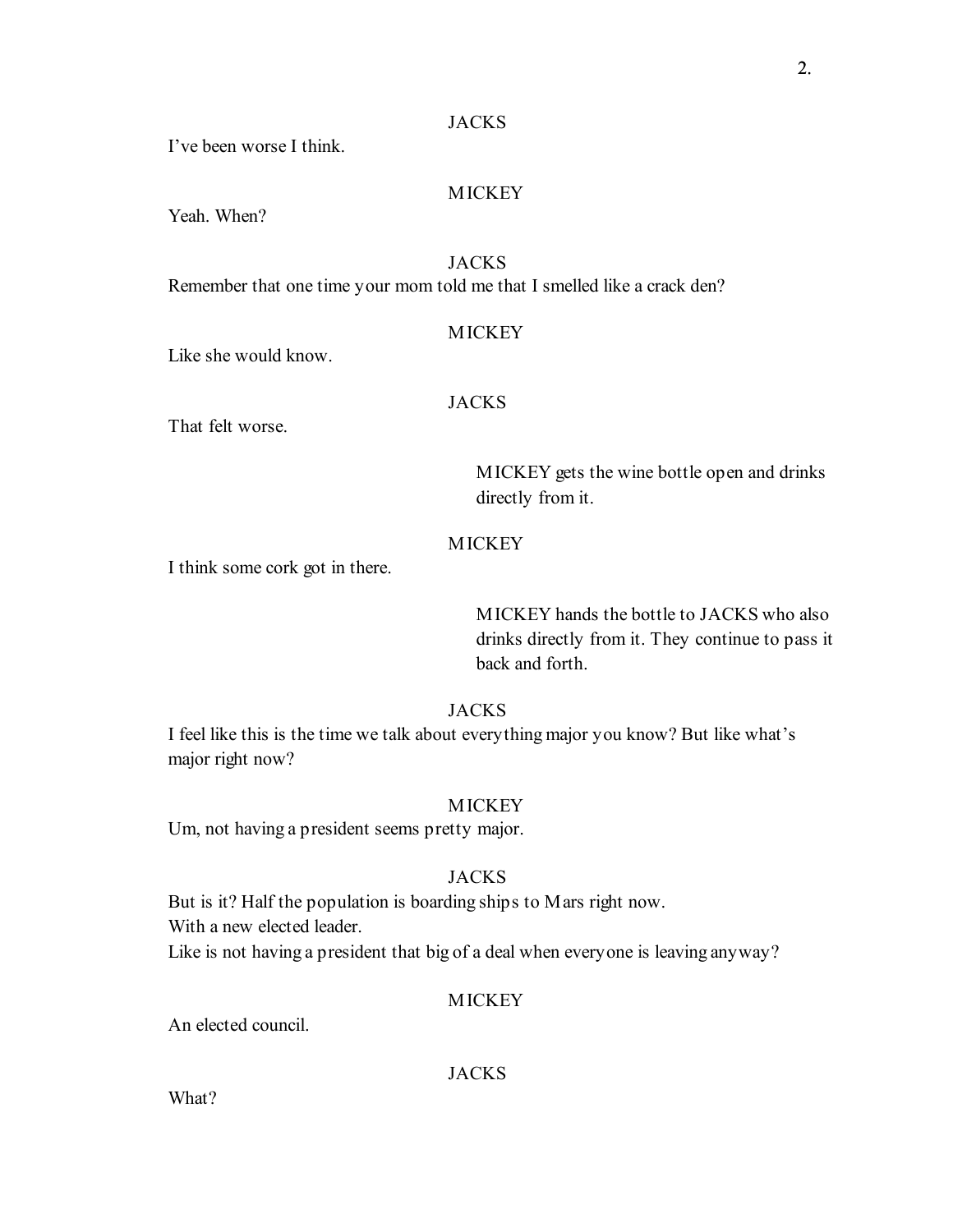#### MICKEY

You said new leader. It's new leadership.

## **JACKS**

All billionaires.

## **MICKEY**

Still more than one.

## Moment.

#### JACKS

Did your mom buy a ticket?

## **MICKEY**

Yeah.

## JACKS

Did she offer you one?

Well, what's minor then?

I killed your guinea pig.

## Shift.

## **MICKEY**

I think ultimately all the things we think are major aren't really all that major. Like global politics, not knowing what's coming next...

In moments like these, I'd rather talk about the every day things, the minor things.

JACKS **MICKEY** 

JACKS

What?!

## MICKEY

It was an accident.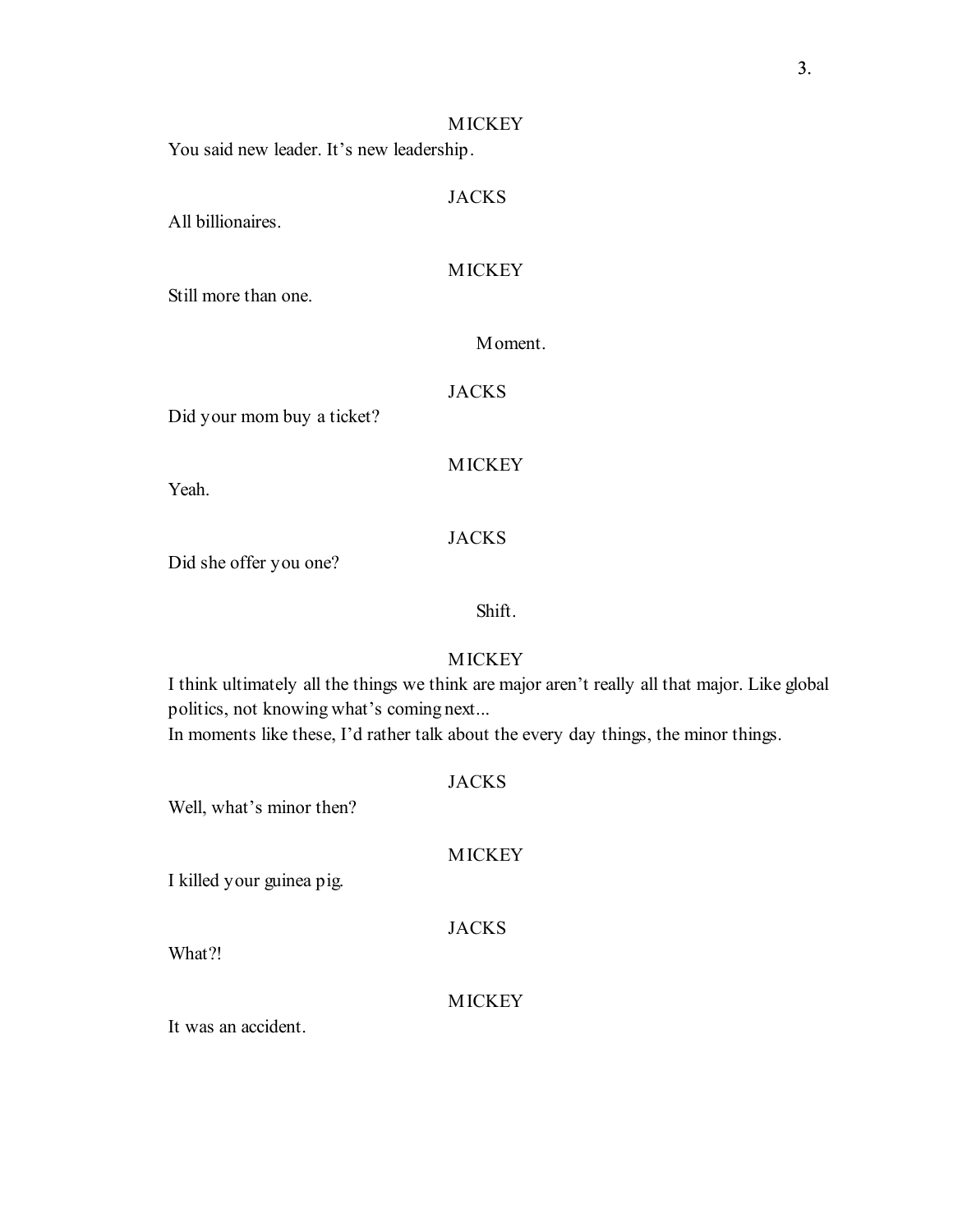I had more than Did you kill both of them?

## **MICKEY**

No I just killed Bumblebee. I think Hornet died of loneliness.

# **JACKS**

So when you told me that they both just got out and I looked for them for months

#### **MICKEY**

Total bullshit.

## JACKS

Mickey!

**MICKEY** Well, not total bullshit. I vacuumed Bumblebee. Like I didn't realize he was still out and I

# **JACKS**

She.

## **MICKEY**

What?

# **JACKS**

I kept telling you that they were both girls.

#### **MICKEY**

Did they tell you that?

## JACKS

I cannot do this with you again.

## **MICKEY**

Gender just can't be assumed, Jacks.

#### **JACKS**

You killed my guinea pigs!

## **MICKEY**

Only one of them! And um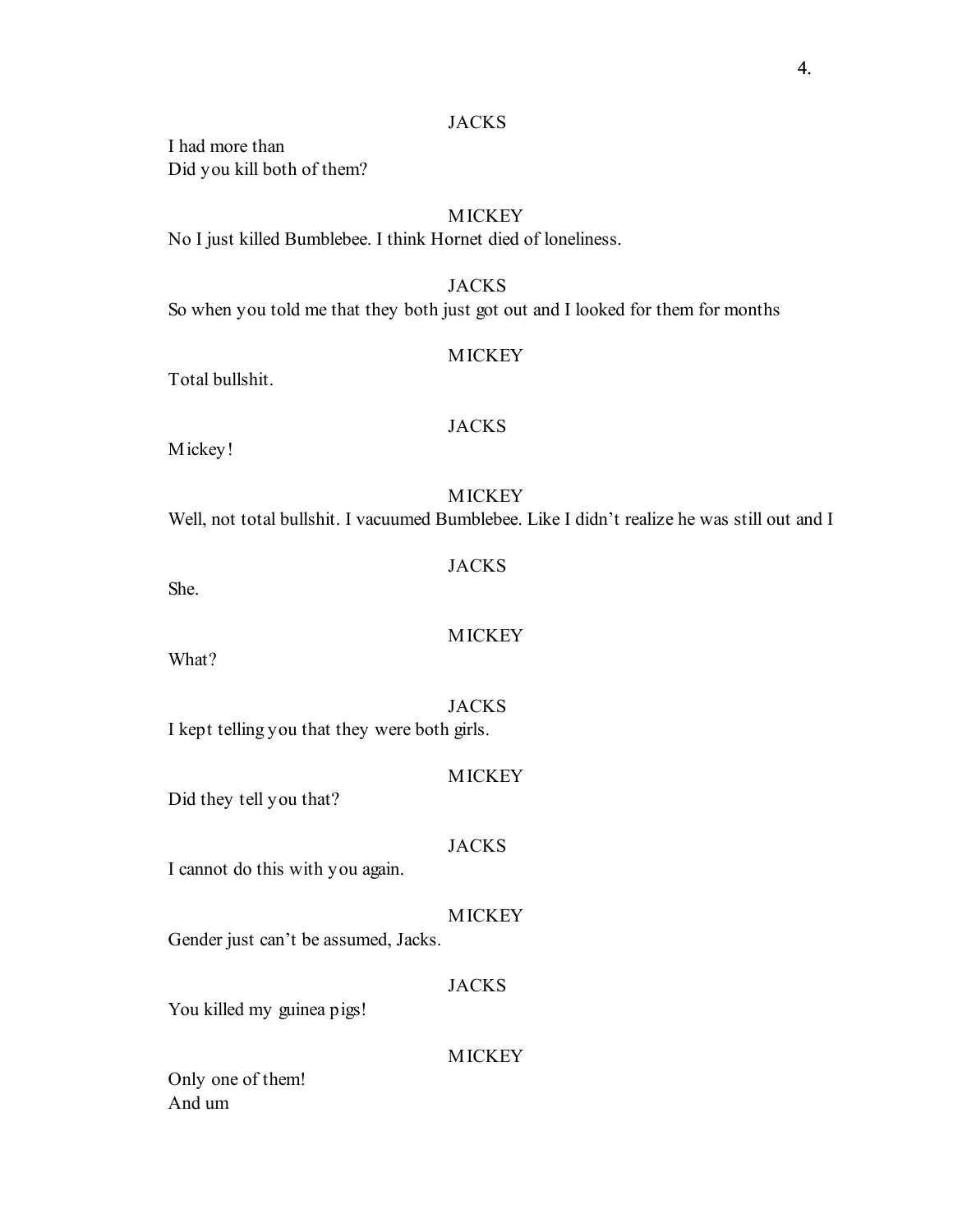Yeah, I'm sorry. I should've told you. I thought it'd be one of those things I'd take to my grave but

Just based on, you know everything, it felt right to tell you.

#### Moment.

#### JACKS

I cheated on you.

## **MICKEY**

Oh?

## JACKS

Just once. It was when I went on that trip with the kids. I guess around the same time you murdered my guinea pigs.

## **MICKEY**

Only one. And it wasn't with a student right?

## JACKS

I truly do not understand how grown adults sleep with teenagers. Like yes, Tiffany has an amazing understanding of iambic pentameter and is an excellent writer but she also cried for half an hour because she thought Taylor Swift had come out.

## **MICKEY**

Taylor Swift is gay?

## JACKS

No. That's why she was crying. It wasn't with a It was Ean.

#### **MICKEY**

The math teacher?

## JACKS

We were drunk. I immediately regretted it and kicked him out. And I just I kept it to myself because it didn't feel like something to blow up my life over.

#### **MICKEY**

That makes sense.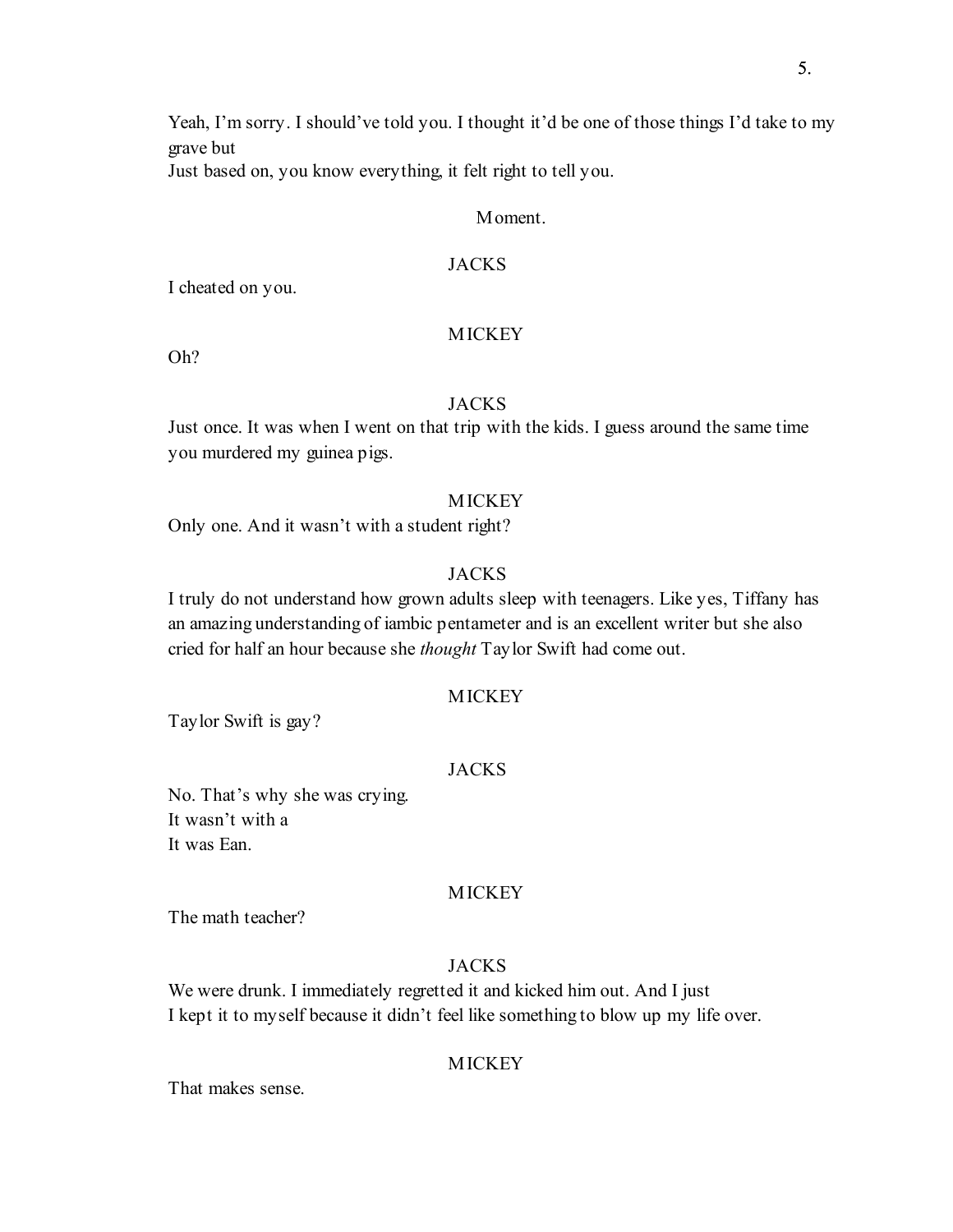You're not mad?

## **MICKEY**

Not really. Ean is not nearly as hot as I am.

They both laugh.

## **JACKS**

Is this the part where you tell me you're leaving me anyway so it doesn't matter than I cheated on you?

#### **MICKEY**

This is the part where I tell you that you definitely could've told me that a while ago. Things happen. I get that.

### JACKS

How very evolved of you.

#### **MICKEY**

Maybe in different circumstances I'd be upset but

## MICKEY gestures at...well, everything.

#### JACKS

Fair enough. Any other confessions?

> MICKEY pulls out two tickets from her pocket and hands one to JACKS.

#### JACKS

Oh.

#### **MICKEY**

They're for tomorrow morning.

## JACKS

I didn't think I just don't know that I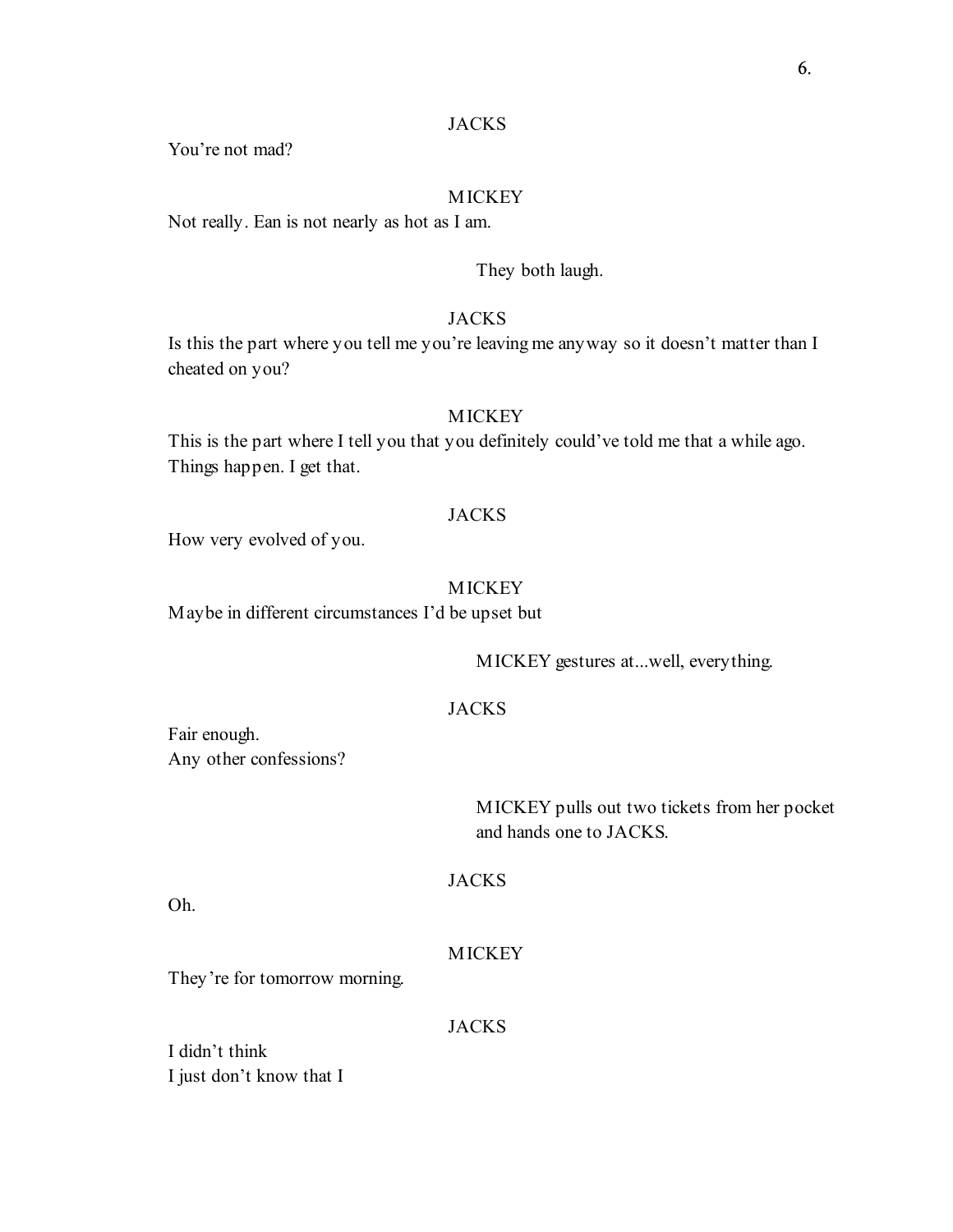#### **MICKEY**

Yeah I know.

A moment. They look out. The explosions get loud. The bright colors fade.

#### JACKS

I can't believe I'm even about to say this but Jesus, this is insane Is this the end of the world?

## **MICKEY**

My dad visited the new place, the new planet last week. Is it a new planet? It's always bee there but we weren't supposed to Anyway, he said it was different. Like, breathing is different obviously. He joked that we're already wearing masks so wearing a helmet is essentially the same and they figured out how to make it so you don't need one at home. Just out and about. Which isn't Food's different too, obviously. It's It's an adjustment you know? We could get used to it.

## JACKS

Are we 100% sure we can't stay? Like what if everything ends up okay?

#### **MICKEY**

What if we stay and it doesn't?

Moment. It's uncomfortable and heavy. They both sit in silence for a while. It's best if this moment isn't rushed. Giving them a moment to take in...well, what it means to drink on a rooftop at the end of the world.

## JACKS

I thought we weren't talking about anything major?

#### **MICKEY**

I've never cheated on you and I'll got is that one time I accidentally vacuumed your guinea pig.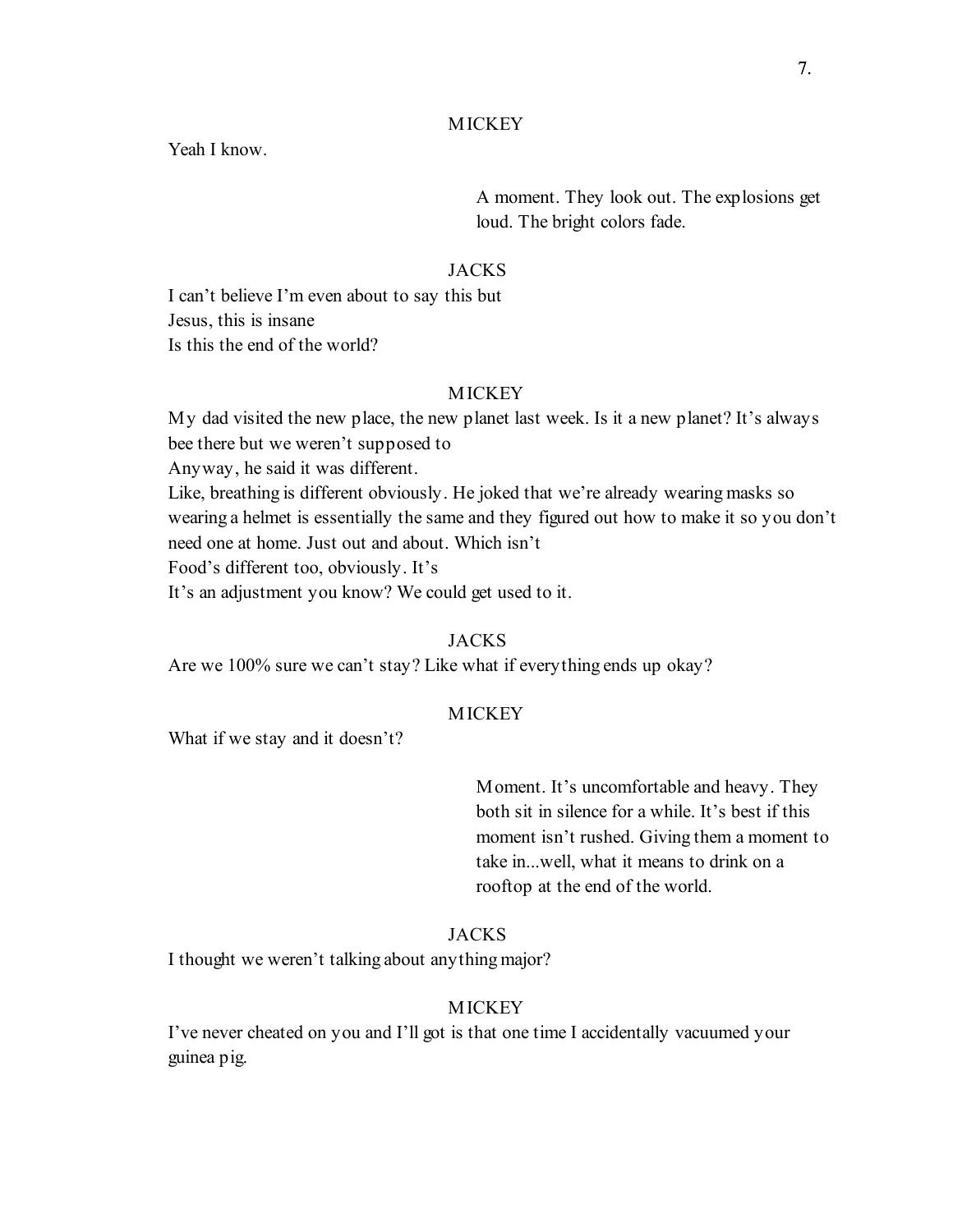That's pretty major, by the way.

#### **MICKEY**

More major than cheating?

#### **JACKS**

Murder is more major than--

#### **MICKEY**

It wasn't Alright. Better that he didn't live to see this, honestly.

## **JACKS**

She! And yeah I guess you're right.

## Shift.

#### JACKS

I actually think it's kind of beautiful.

## **MICKEY**

Yeah.

## **JACKS** Like I've never seen this many colors in a sunset before.

## **MICKEY**

Is it a sunset or the death of the sun?

**JACKS** Living on Mars won't work if the sun doesn't exist.

#### **MICKEY**

Fair enough.

#### Moment.

## JACKS

I don't want to be the reason you don't go. I get why it makes sense to go. Why it's the safe choice. I've read all the op-eds and all the essays. It's the smart, solid choice.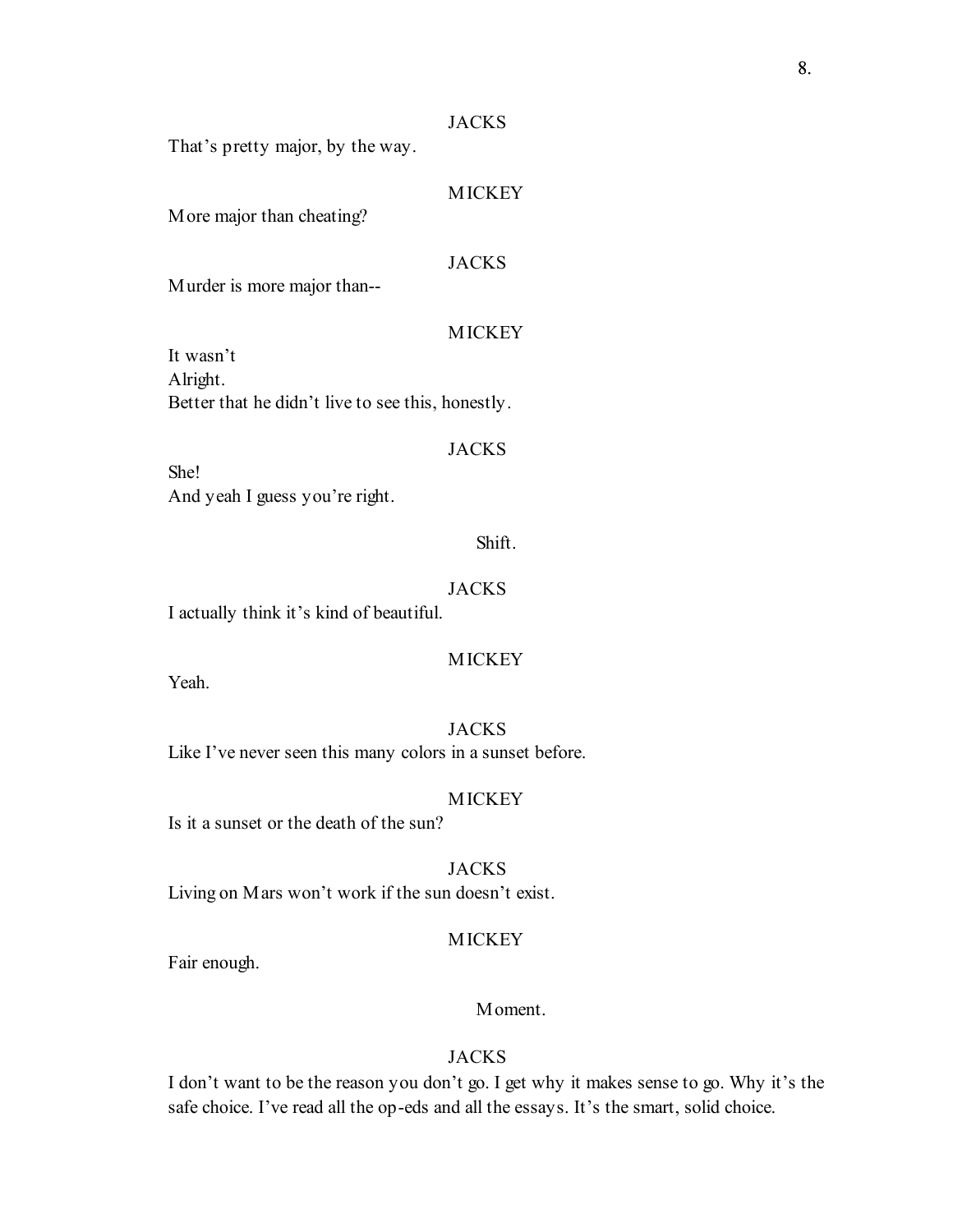We've wrecked this planet and there's not much more we can do. Things change. People adapt. I get all of that. And I get that this is about our survival. The earth might be dying and we've all got to make hard choices. I get that. I do. But

What if the planet is just evolving? What if we're witnessing a once in a millennia combustion and everyone's fleeing a hair too soon? What if those of us who stayed could figure out a new way to live? To be better to one another? To start over without the billionaires and the corporate greed.

What if we finally learned how to fix things?

# What if we're all about to leave just when it's gorgeous?

## **MICKEY**

All those op-eds say you're an idiot for believing that.

## JACKS

Is that what you think?

MICKEY reaches into her pocket and pulls out an orange.

## **MICKEY**

They had stopped buying fresh fruit because of Well, everything, you know. Shortages on farms and the price sky-rocketing. Like I think this orange was legitimately \$15.

MICKEY starts to peel the orange.

## **MICKEY**

I've always loved the smell.

## JACKS

Smells like morning.

## **MICKEY**

Want some?

JACKS nods. MICKEY hands her a half of the orange.

## JACKS

It's been forever since I had fresh fruit. Bet they don't have that on Mars.